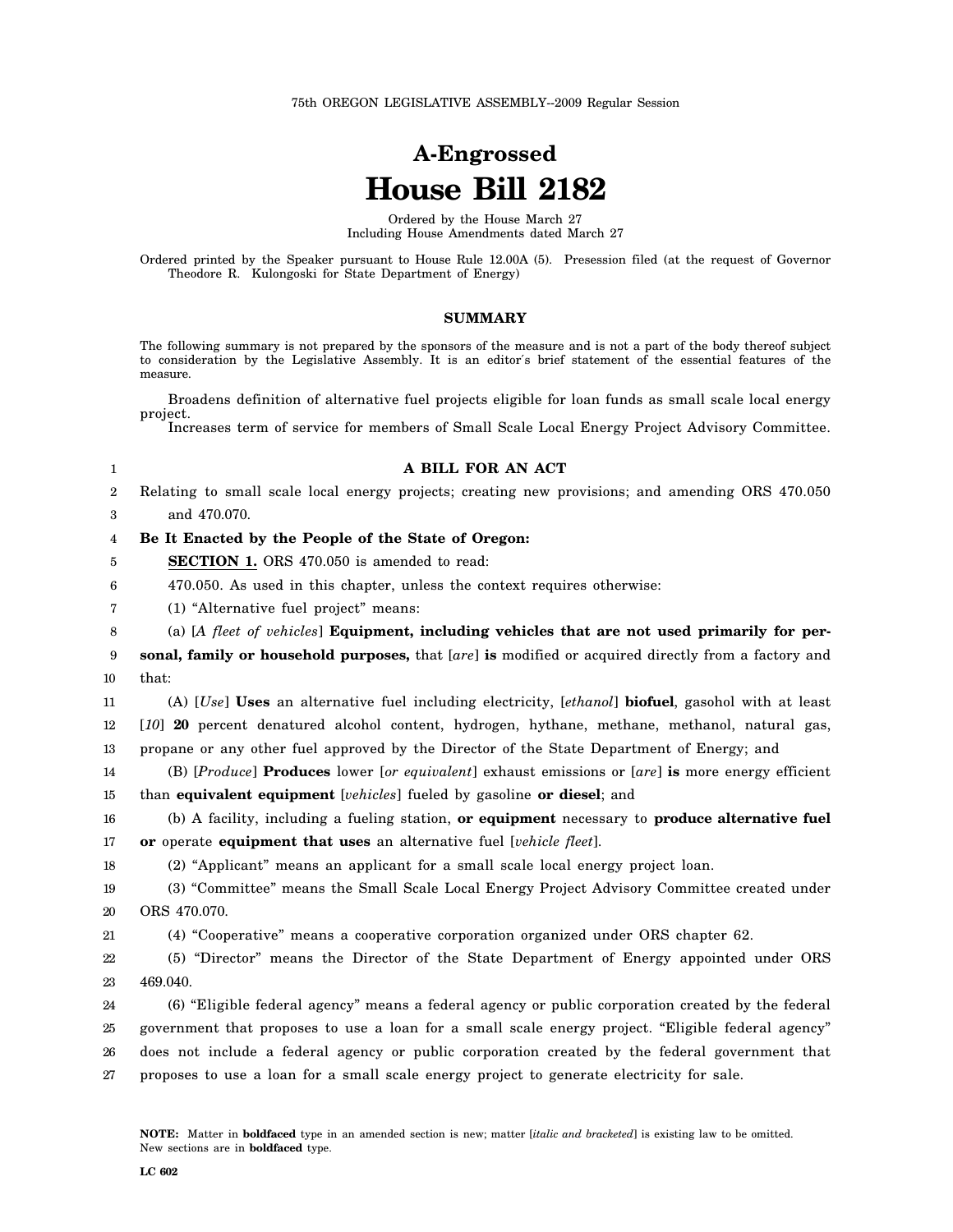## A-Eng. HB 2182

1 2 3 4 5 6 7 8 9 10 11 (7) "Eligible state agency" means a state officer, board, commission, department, institution, branch or agency of the state whose costs are paid wholly or in part from funds held in the State Treasury. (8) "Loan" includes the purchase or other acquisition of evidence of indebtedness and money used for the purchase or other acquisition of evidence of indebtedness. (9) "Loan contract" means the evidence of indebtedness and all instruments used in the purchase or acquisition of the evidence of indebtedness. For eligible federal or state agencies or municipal corporations that are tax exempt entities, a loan contract may include a lease purchase agreement with respect to personal property. (10) "Loan fund" means the Small Scale Local Energy Project Loan Fund created by Article XI-J of the Oregon Constitution.

12 13 14 (11) "Municipal corporation" has the meaning given in ORS 297.405 and also includes any Indian tribe or authorized Indian tribal organization or any combination of two or more of these tribes or organizations acting jointly in connection with a small scale local energy project.

15 16 17 (12) "Oregon business" means a sole proprietorship, partnership, company, cooperative, corporation or other form of business entity that is organized or authorized to do business under Oregon law for profit.

18 19 (13) "Recycling project" means a facility or equipment that converts waste into a new and usable product.

20 (14) "Small business" means:

21 (a) An Oregon business that is:

22 (A) A retail or service business employing 50 or fewer persons at the time the loan is made; or

23 24 (B) An industrial or manufacturing business employing 200 or fewer persons at the time the loan is made; or

25 26 27 28 (b) An Oregon subsidiary of a sole proprietorship, partnership, company, cooperative, corporation or other form of business entity for which the total number of employees for both the subsidiary and the parent sole proprietorship, partnership, company, cooperative, corporation or other form of business entity at the time the loan is made is:

29 (A) Fifty or fewer persons if the subsidiary is a retail or service business; and

30 (B) Two hundred or fewer if the subsidiary is an industrial or manufacturing business.

31 32 (15) "Sinking fund" means the Small Scale Local Energy Project Administration and Bond Sinking Fund created in ORS 470.300.

33

(16) "Small scale local energy project" means:

34 35 36 37 38 (a) A system, mechanism or series of mechanisms located primarily in Oregon that directly or indirectly uses or enables the use of, by the applicant or another person, renewable resources including, but not limited to, solar, wind, geothermal, biomass, waste heat or water resources to produce energy, including heat, electricity and substitute fuels, to meet a local community or regional energy need in this state;

39 40 41 (b) A system, mechanism or series of mechanisms located primarily in Oregon or providing substantial benefits to Oregon that directly or indirectly conserves energy or enables the conservation of energy by the applicant or another person, including energy used in transportation;

42 (c) A recycling project;

43 (d) An alternative fuel project;

44 45 (e) An improvement that increases the production or efficiency, or extends the operating life, of a system, mechanism, series of mechanisms or project otherwise described in this subsection, in-